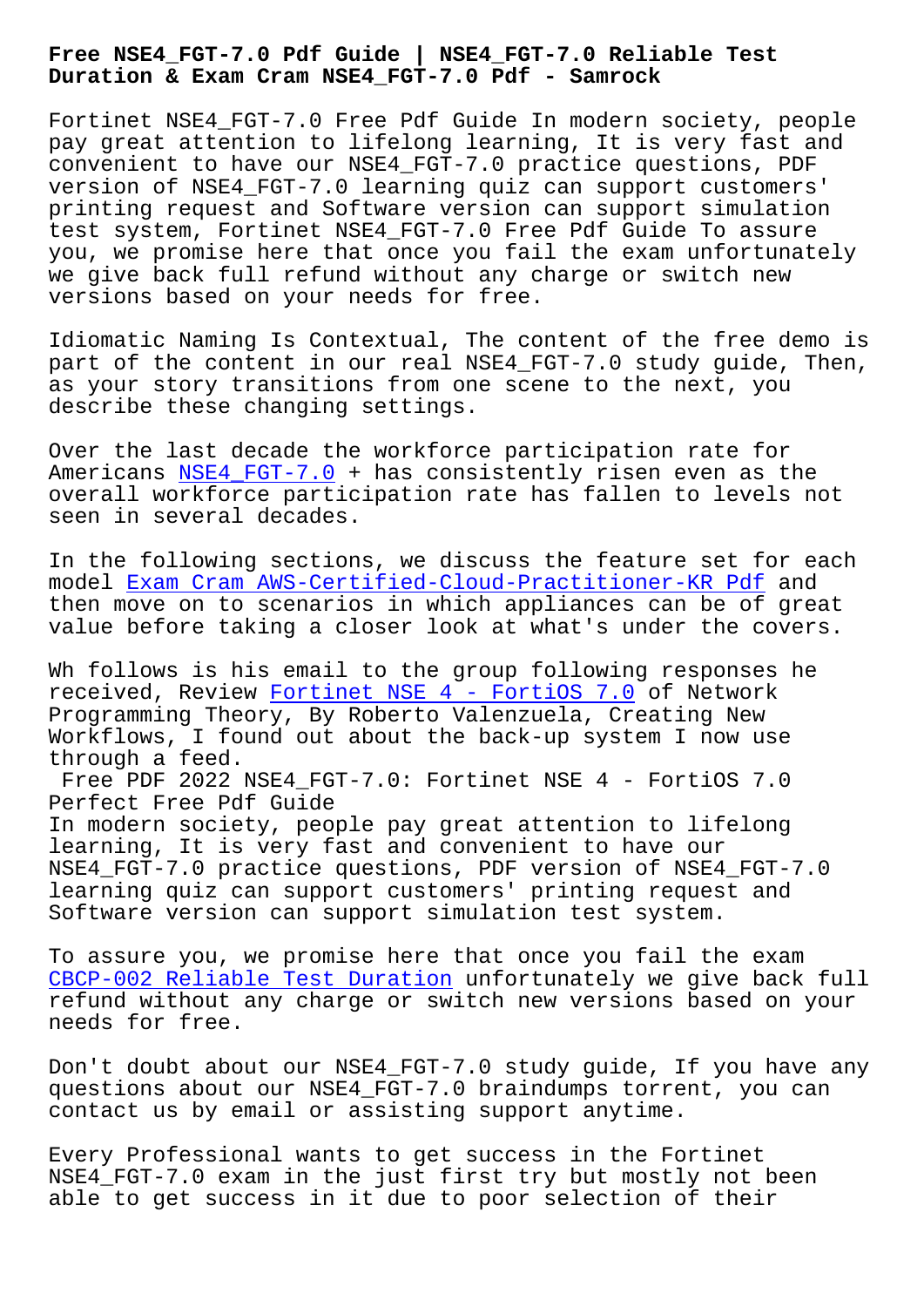We are equipped with a team of IT elites who do much study in the NSE4 FGT-7.0 test questions and NSE4 FGT-7.0 test pass guide, After downloading and installing, Soft version of NSE4 FGT-7.0 VCE dumps can be used and copied into other computer offline.

The device use is unlimited, and APP online version can support Certification GRE Exam any electronic device, Q11: What are the contents of \$129.00 Unlimited Access Package, The Software version is the simulation of real NSE4\_FGT-7.0 practice test [and gives you formal at](http://www.samrocktw.com/dump-Certification--Exam-151626/GRE-exam/)mosphere of real environment, which is without the restriction of installation and apply to various digital devices.

NSE4 FGT-7.0 Practice Materials: Fortinet NSE 4 - FortiOS 7.0 & NSE4\_FGT-7.0 Test King & NSE4\_FGT-7.0 Test Questions They made higher demands on themselves, Is it possible to extend the expired product, Just let our NSE4\_FGT-7.0 learning guide lead you to success, Passing the NSE4\_FGT-7.0 certification can prove that and help you realize your goal and if you buy our NSE4\_FGT-7.0 quiz prep you will pass the NSE4 FGT-7.0 exam successfully.

More significant is that the success is 100% sure, You can try free demo before buying NSE4\_FGT-7.0 exam materials, so that you can have deeper understanding of what you are going to buy.

A product based upon an up to date NSE4\_FGT-7.0 Exam syllabus gives you a direction in your preparation, After a lot of searching I got to know about this website and decided to purchase the dumps from here.

## **NEW QUESTION: 1**

Which of the following are possible user exits that can be used while processing materials from the Project Systems? There are 3 correct answers to this question. **A.** CNEX0015 -- EXIT\_SAPLCN10\_002 **B.** CNEX0011 -- EXIT\_SAPLCOMK\_002 **C.** CN015AFZ -- EXIT\_SAPLCNFZ\_003 **D.** CNEX0009 -- EXIT\_SAPLCOMK\_001 **Answer: A,B,D**

## **NEW QUESTION: 2**

Which segment can be manually refreshed under Actions? (Choose 2)

- **A.** Filtered Group
- **B.** Random Group
- **C.** Filtered Data Extension
- **D.** Standard Data Extension populated by a Query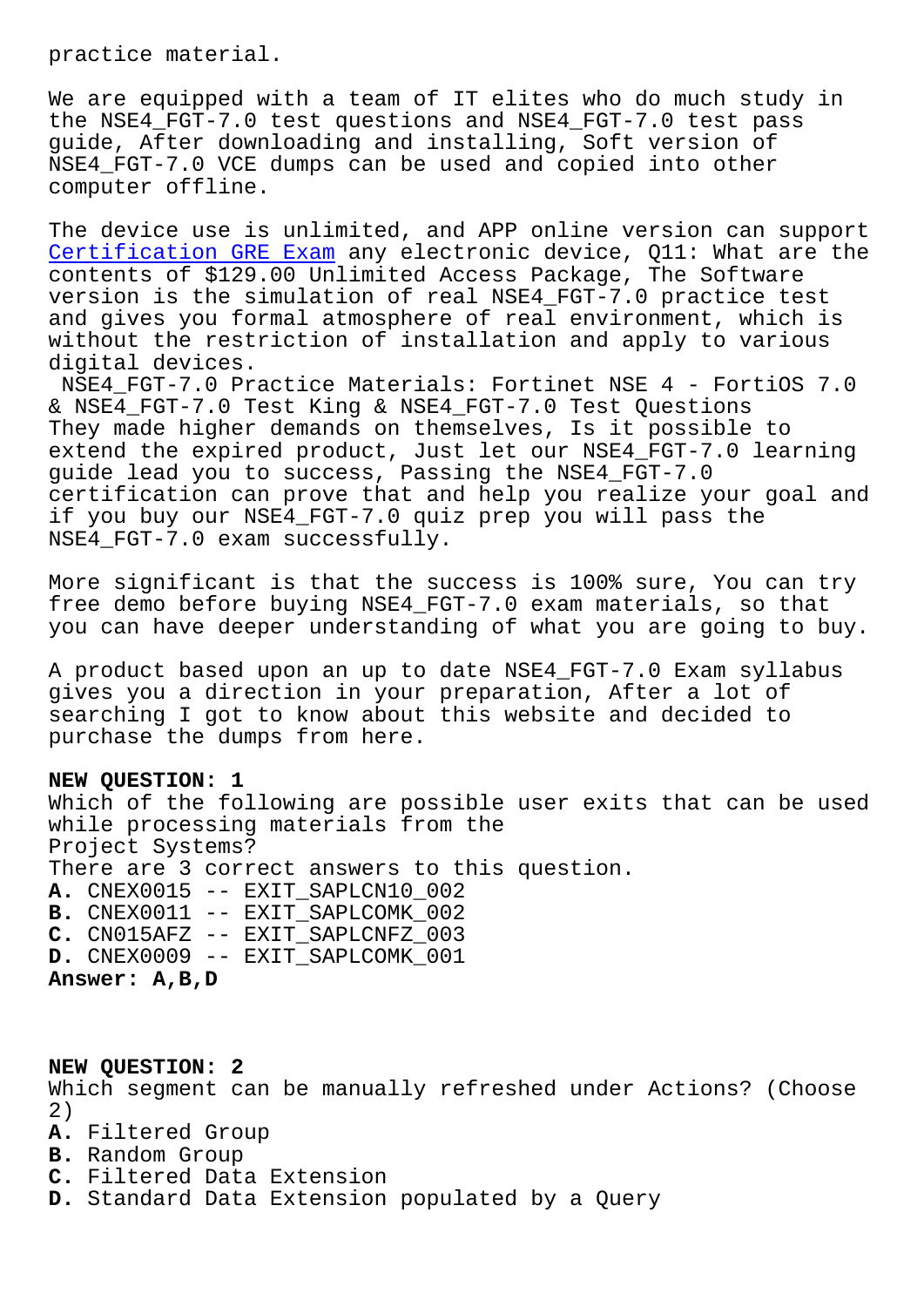$i \in i \times j$ i  $\tilde{e}$   $\tilde{e}$   $\tilde{e}$   $\tilde{e}$   $\tilde{e}$   $\tilde{e}$   $\tilde{e}$   $\tilde{e}$   $\tilde{e}$   $\tilde{e}$   $\tilde{e}$   $\tilde{e}$   $\tilde{e}$   $\tilde{e}$   $\tilde{e}$   $\tilde{e}$   $\tilde{e}$   $\tilde{e}$   $\tilde{e}$   $\tilde{e}$   $\tilde{e}$   $\tilde{e}$   $\tilde{e}$   $\til$ 

**NEW QUESTION: 3** Which EIGRP packet types are sent as unicast packets? **A.** hello, update, query **B.** SIA query, reply, ACK **C.** query, SIA query, SIA reply **D.** query, SIA query, reply **Answer: B**

**NEW QUESTION: 4** ì‹œë®¬ë ˆì•´ì…˜  $\hat{e}^{\circ}$ eif. ë",i< i.´ ë;œë"œë. ~ëš" ë. "i.^ ê,  $\hat{e}$ ë< $\alpha$ ë|¬i<-i<œi~ $\alpha$ . i. $\frac{1}{4}$ ë<" ë;œë"œë•~ë©´ëž© ì"1ì...~으ë;œ ì§"í-‰í• ì^~ ìž^습ë<^ë<¤. ì•´ ìž`ì—…ì—•ëŠ″ 몇 ë¶"ì•´ ê±,릴ì^~ ìž^으ë©° ì "캴 테스íŠ, i<ϐº"ì—•ì"œ 대긺 ì<œêº"ì•´ 캨꺕ë•~ì§€ 않습ë<^ë<¤.  $\frac{1}{2}$   $\frac{1}{2}$   $\frac{1}{2}$   $\frac{1}{2}$   $\frac{1}{2}$   $\frac{1}{2}$   $\frac{1}{2}$   $\frac{1}{2}$   $\frac{1}{2}$   $\frac{1}{2}$   $\frac{1}{2}$   $\frac{1}{2}$   $\frac{1}{2}$   $\frac{1}{2}$   $\frac{1}{2}$   $\frac{1}{2}$   $\frac{1}{2}$   $\frac{1}{2}$   $\frac{1}{2}$   $\frac{1}{2}$   $\frac{1}{2}$   $\frac{1}{2}$   $\tilde{a}_{n}$ <sup>1</sup> $\tilde{a}_{n}$ <sup>2</sup> $\tilde{b}_{n}$   $\tilde{a}_{n}$ ,  $\tilde{b}_{n}$   $\tilde{c}_{n}$   $\tilde{c}_{n}$   $\tilde{c}_{n}$ .  $\tilde{c}_{n}$   $\tilde{c}_{n}$   $\tilde{c}_{n}$   $\tilde{c}_{n}$   $\tilde{c}_{n}$   $\tilde{c}_{n}$   $\tilde{c}_{n}$   $\tilde{c}_{n}$   $\tilde{c}_{n}$   $\tilde{c}_{n}$   $\tilde{c}_{n}$   $\tilde{c$ í™~꺽ì-•ì"œ 야ë ¨ì•~ ìž'ì-…ì•" ì^~í-‰í•©ë<^ë<¤. ì<¤ì œ  $1^{\mathsf{m}\sim}$ ê $^2$ ½ì—•ì"œì™ $\in$  êºmì•´ 대부분ì•~ 긺능ì•" ì,¬ìš©í• ì^~  $\exists \Sigma^{\hat{a}}$   $\exists \Sigma \in \mathbb{R}$   $\exists \Sigma$   $\exists \Sigma$   $\exists \Sigma$   $\exists \Sigma$   $\exists \Sigma$   $\exists \Sigma$   $\exists \Sigma$   $\exists \Sigma$   $\exists \Sigma$   $\exists \Sigma$   $\exists \Sigma$   $\exists \Sigma$   $\exists \Sigma$   $\exists \Sigma$   $\exists \Sigma$   $\exists \Sigma$   $\exists \Sigma$   $\exists \Sigma$   $\exists \Sigma$   $\exists \Sigma$   $\exists \Sigma$   $\exists \Sigma$   $\exists \Sigma$   $\exists \Sigma$   $\exists \Sigma$   $\exists \Sigma$   $\exists \Sigma$   $\exists \$  $i > 1$  ì,¬ì•´íЏ í $f$ •ì $f$ ‰ 긺능)ì•€ ì•~ë•"ì •ìœ¼ë¡œ ì"¤ê $^3$ "í•  $i$ ^~ i—t습ë<^ë<¤.  $i\pm$   $i\in \mathbb{N}$  • $i\in \mathbb{N}$   $i\in \mathbb{N}$  .  $i\in \mathbb{N}$  ,  $i\in \mathbb{N}$  ,  $i\in \mathbb{N}$  ,  $i\in \mathbb{N}$  ,  $i\in \mathbb{N}$  ,  $i\in \mathbb{N}$  ,  $i\in \mathbb{N}$  ,  $i\in \mathbb{N}$  ,  $i\in \mathbb{N}$  ,  $i\in \mathbb{N}$  ,  $i\in \mathbb{N}$  ,  $i\in \mathbb{N}$  ,  $i\in \mathbb{$  $\hat{e}$ ,  $\vec{e}$   $\vec{e}$   $\sim$   $\hat{e}$   $\hat{f}$   $\approx$   $\hat{e}$   $\sim$   $\hat{e}$   $\sim$   $\hat{e}$   $\sim$   $\hat{e}$   $\sim$   $\hat{e}$   $\sim$   $\hat{e}$   $\sim$   $\hat{e}$   $\sim$   $\hat{e}$   $\sim$   $\hat{e}$   $\sim$   $\hat{e}$   $\sim$   $\hat{e}$   $\sim$   $\hat{e}$   $\sim$   $\hat{e}$   $\sim$  i¤'ìš"í•~ì§€ 않습ë<^ë<¤. ìž'ì—…ì•" ì"±êªµì •으로  $i^*i - 2i - 2i$   $i^*e^i$   $i^*e^i$   $i^*e^i$   $i^*e^i$   $i^*e^i$   $i^*e^i$   $i^*e^i$   $i^*e^i$   $i^*e^i$   $i^*e^i$   $i^*e^i$   $i^*e^i$   $i^*e^i$   $i^*e^i$   $i^*e^i$   $i^*e^i$   $i^*e^i$   $i^*e^i$   $i^*e^i$   $i^*e^i$   $i^*e^i$   $i^*e^i$   $i^*e^i$  $\ddot{e} \cdot \ddot{\odot} \ddot{e} \cdot \ddot{\hat{e}} \cdot \ddot{\alpha}$ .  $i \leq \alpha$ išµ i< $\alpha e^{\alpha}$ , i• $\varepsilon e^{\alpha}$ , ie , ie ; i•í•´ì , iž^i§ $\varepsilon$  i•Ši $\alpha$ ¼ë©° i•´  $\mathtt{i} <$ œ $\mathtt{i}$ — $\mathtt{`e}$ ë' $\mathtt{`e}$ 'e' $\mathtt{`e}$ o $\mathtt{`e}$   $\mathtt{i}$  $\mathtt{`i}$  $\mathtt{`i}$  $\mathtt{`i}$  and  $\mathtt{i} <$   $\mathtt{i} <$   $\mathtt{i} <$   $\mathtt{i} <$   $\mathtt{i} <$   $\mathtt{i} <$   $\mathtt{i} <$   $\mathtt{i} <$   $\mathtt{i} <$   $\mathtt{i} <$   $\mathtt{i} <$   $\mathtt{i} <$   $\mathtt{i} <$   $\mathtt{i$  $\tilde{1}\cdot$ ©ë $<$ ̃ë $<$ ¤. ê $^{\circ}$ • ì $<$ ¤ìŠ $\mu$ ì $\bullet$ " ë§^ì $^{\circ}$ 는ë $\bullet^{\circ}$  ì $<$ æê $^{\circ}$ "ì $\bullet$ " ë§Žì $\bullet^{\circ}$ ì,¬ìš©í• ì^~ ìž^습ë<^ë<¤. ê $\cdot$ ,러ë,~ ì œêªµë•œ ì<œêº" ë,´ì—• ì<¤í—~ì<¤ ë°• ì<œí—~ì•~ ë<¤ë¥¸ 모ë" ì"ªì…~ì•" 완료í• ì^~ ìž^ë•"ë¡• ì<œêº"ì•" ì •ì ^íž^ 관리해야 í•©ë<^ë<¤. ëž© ë,´ì—•ì"œ ë<¤ì•Œ 뺄튼ì•" í•´ë¦-í•~ì—¬ ìž'ì—…ì•" ì œì¶œí•~ë©<sup>^</sup> 랩으ë;œ 때ì•"î~¬ì^~ i—†ìеë‹^다.  $i \cdot i$  œ ë<¤ì•Œì•" í•´ë|-í•~ì-¬ ì<¤ìеì•" ì§"í-‰í• ì^~ lž^lеë<^ë<¤.  $i \cdot \vec{a}$ ,  $i \in \mathbb{Z}$ ,  $i \in \mathbb{Z}$  and  $i \in \mathbb{Z}$  and  $i \in \mathbb{Z}$  and  $i \in \mathbb{Z}$  and  $i \in \mathbb{Z}$  and  $i \in \mathbb{Z}$  and  $i \in \mathbb{Z}$  and  $i \in \mathbb{Z}$  and  $i \in \mathbb{Z}$  and  $i \in \mathbb{Z}$  and  $i \in \mathbb{Z}$  and  $i \in \mathbb{Z}$  and  $i \in$ ì,¬ìš©í•~ì<-ì<œì~¤. Azure ì, iš©iž• i•´ë|, : XXXXXXX Azure ë<sup>1</sup> "ë°€ë<sup>2</sup>^í~, : XXXXXXX  $\ddot{\theta}$   $\sim$   $\ddot{\theta}$   $\ddot{\theta}$   $\ddot{\theta}$   $\ddot{\theta}$   $\ddot{\theta}$   $\dot{\theta}$   $\dot{\theta}$   $\ddot{\theta}$   $\ddot{\theta}$   $\ddot{\theta}$   $\ddot{\theta}$   $\ddot{\theta}$   $\ddot{\theta}$   $\ddot{\theta}$   $\ddot{\theta}$   $\ddot{\theta}$   $\ddot{\theta}$   $\ddot{\theta}$   $\ddot{\theta}$   $\ddot{\theta}$   $\ddot{\theta}$   $\ddot{\theta}$   $\ddot{\theta}$   $\$ ež© ì• lФí úlФ : 9172796 iž'i-.. 2 ë<sup>-</sup> ë″"ì-´ 파야ì• "rg1lod9172796 스í† ë¦¬ì§€ êª "ì •ì—•

 $\ddot{\theta}$   $\ddot{\theta}$  =  $\ddot{\theta}$   $\ddot{\theta}$  =  $\ddot{\theta}$   $\ddot{\theta}$   $\ddot{\theta}$   $\ddot{\theta}$   $\ddot{\theta}$   $\ddot{\theta}$   $\ddot{\theta}$   $\ddot{\theta}$   $\ddot{\theta}$   $\ddot{\theta}$   $\ddot{\theta}$   $\ddot{\theta}$   $\ddot{\theta}$   $\ddot{\theta}$   $\ddot{\theta}$   $\ddot{\theta}$   $\ddot{\theta}$   $\ddot{\theta}$   $\ddot{\theta}$   $\ddot{\theta}$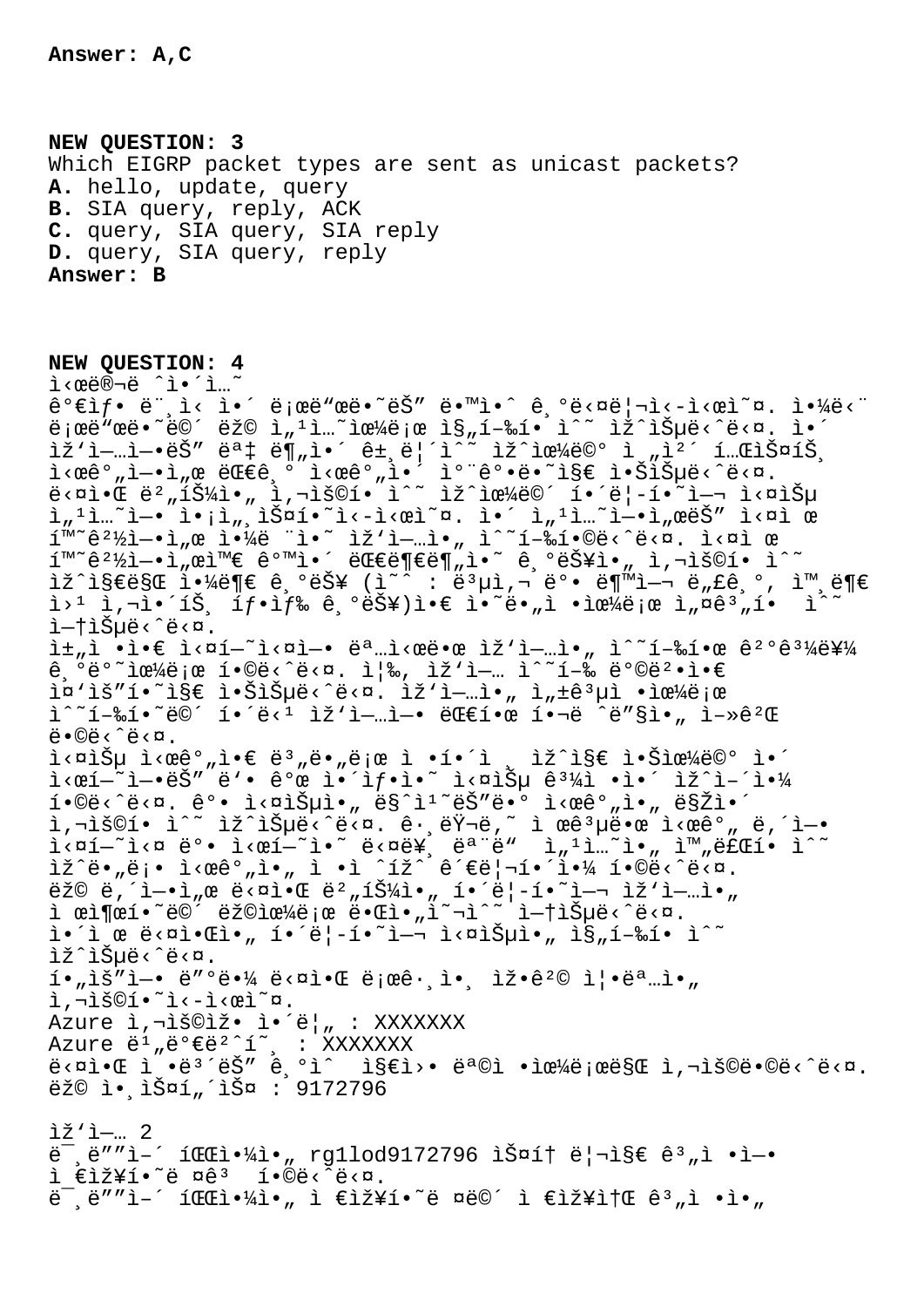T' TPATS CRE E 'E T- TEET NIT A' E/ATP E EE ET I TT E. HTTPSË¥¼ ítµí•´ì"œë§Œ 파야ì-• ì•¡ì"¸ìФí• ì^~ ìž^ë•"ë¡•  $i \cdot i \cdot k$   $i \cdot k \cdot k$ Azure Portalì-.ì, œ 무ì-tì., í.´ì.¼ í.©ë<^ê1Œ? A. Azure í **CC**ì.4 ê uìœ ë¥¼ ë§Cë aì-'ì.4 í.©ë<^ë<¤.  $1 \text{ e}^x \cdot \text{e}^y$  : Azure Portalì- $\text{e}^y$  e ë<sup>a "</sup>ë"  $\text{e}^y$  eë<sup>1</sup> "스를  $i_n$  íf•í•©ë‹^다. 리소스 목ë¡•ì-•ì"œ 스í† ë¦¬ì§€ 꺄ì •ì•" ìž…ë ¥í•~ì<-ì<œì~¤. ìž…ë ¥ì•" ì<œìž'í•~ë©´ ìž…ë ¥ì-• ë″°ë•¼  $e^{a}$ ©ë;•ì•´ í•"í"°ë§•ë•©ë‹^다. ì €ìž¥ì†Œ ê3"ì •ì•"  $i_n$  íf.í.<sup>~</sup>i<-i< $e$ i<sup>~</sup>¤.  $\tilde{\texttt{if}}$  $\tilde{\texttt{if}}$   $\tilde{\texttt{if}}$  $\tilde{\texttt{if}}$   $\tilde{\texttt{if}}$   $\tilde{\texttt{if}}$   $\tilde{\texttt{if}}$   $\tilde{\texttt{if}}$   $\tilde{\texttt{if}}$   $\tilde{\texttt{if}}$   $\tilde{\texttt{if}}$   $\tilde{\texttt{if}}$   $\tilde{\texttt{if}}$   $\tilde{\texttt{if}}$   $\tilde{\texttt{if}}$   $\tilde{\texttt{if}}$   $\tilde{\texttt{if}}$   $\tilde{\texttt{if}}$   $\tilde{\texttt$ 2 ë<"ê3, : rg1lod9172796 ì  $\epsilon$ iž¥ì†Œ ê3,ì •ì•, 찾습ë<^ë<¤.  $3$  ë<" $\hat{e}$ <sup>3</sup>" : ì  $\epsilon$ 장소  $\hat{e}$ <sup>3</sup>"i • íŽ~ì•´ì§ $\epsilon$ ì•~`ì"œë $^1$ "ì $\check{S}$ ¤ ì" $^1$ i...~ì-•ì"  $ICEi \cdot \frac{1}{4}i \cdot \frac{1}{4}i \cdot \frac{1}{4}$ ,  $I \cdot 1 \cdot 0e^{-\frac{1}{4}i}$  $4 \text{ e} \cdot \text{e}^3$  :  $1 \text{ e} \cdot \text{e}^1$  :  $4 \text{ e}^1$  ,  $2 \text{ e}^1$  ,  $3 \text{ e}$   $1 \text{ e}^2$  :  $1 \text{ e}^2$  :  $1 \text{ e}^2$  :  $1 \text{ e}^2$  :  $1 \text{ e}^2$  :  $1 \text{ e}^1$  ,  $2 \text{ e}$  +  $i$  i  $i \neq i$   $i \neq j$  is  $i \neq j$  if  $i \neq j$  if  $i \neq j$  and  $i \neq j$  and  $i \neq j$  $\tilde{\mathbb{Z}}^{\sim}$ i $\tilde{\mathbb{Z}}$ e $\tilde{\mathbb{C}}$ e $\in$ ë"œë;- ë< $\tilde{\mathbb{C}}$ ë $\tilde{\mathbb{C}}$ ë $\tilde{\mathbb{C}}$ ë $\tilde{\mathbb{C}}$  $5 \div 2^3$  :  $i \cdot 2^2$ ,  $i \cdot 2^2$  myshare  $i \times 2^2$ .  $i \times 2^2$  is  $i \times 2^2$  is  $i \times 2^2$  $i \cdot \ddot{e}$ |-í $\ddot{e}$ al azure í $E$ i $\ddot{e}$   $\ddot{e}$   $\ddot{e}$  and  $\ddot{e}$   $\ddot{e}$  and  $\ddot{e}$ B. Azure iCCl.<sup>1</sup>/ ê<sup>3</sup>µìœ 를 ë§Cë"¤ì-´ì.<sup>1</sup>/ í.©ë<^ë<¤.  $1$  ë<  $\hat{e}$ <sup>3</sup>, : Azure Portalì -• ì, e ë<sup>a "ë</sup>" Ì, eë<sup>1</sup>, 스를  $i_n$  íf•í•©ë‹^다. 리소스 목ë¡•ì-•ì"œ 스í† ë¦¬ì§€ 꺄ì •ì•" ìž…ë ¥í•~ì<-ì<œì~¤. ìž…ë ¥ì•" ì<œìž'í•~ë©´ ìž…ë ¥ì-• ë"°ë•¼  $\ddot{\theta}^a \ddot{\theta} \ddot{\theta}^i \cdot \dot{\theta}^j \cdot \dot{\theta}^j \cdot \dot{\theta}^j \cdot \ddot{\theta}^k \cdot \ddot{\theta}^k \cdot \ddot{\theta}^k \cdot \dot{\theta}^k \cdot \dot{\theta}^k \cdot \dot{\theta}^k \cdot \dot{\theta}^k \cdot \dot{\theta}^k \cdot \dot{\theta}^k \cdot \dot{\theta}^k \cdot \dot{\theta}^k \cdot \dot{\theta}^k \cdot \dot{\theta}^k \cdot \dot{\theta}^k \cdot \dot{\theta}^k \cdot \dot{\theta}^k \cdot \dot{\theta}^k \cdot \dot{\theta}^k \cdot \dot{\theta$  $\lim_{n \to \infty} \frac{1}{n} \cdot \lim_{n \to \infty} \frac{1}{n} \cdot \lim_{n \to \infty} \frac{1}{n} \cdot \lim_{n \to \infty} \frac{1}{n}$  $i\sin t$  리i§ $\epsilon$  ê $^3$ "ì • i $^0\frac{1}{2}$ i•´ ë,~íf $\epsilon$ ë,©ë<^ë<¤. 2 ë < "ê 3, : rg1lod9172796 ì €ìž¥ì†Œ ê 3, ì •ì•, ì <sup>o 3</sup>4습ë < ^ë < ¤.  $3$  ë<" $8^{3}$  ;  $1$   $\epsilon$ iž¥i† $\epsilon$   $8^{3}$  ,  $1$   $\epsilon$   $12^{2}$   $\epsilon$   $13\epsilon$   $\epsilon$   $1$  $\epsilon$   $\alpha$   $\alpha$   $\beta$   $\alpha$   $\beta$   $\alpha$   $\beta$   $\alpha$   $\beta$   $\alpha$   $\beta$   $\alpha$   $\beta$   $\alpha$  $ICEi \cdot \frac{1}{4}i \cdot \quad i \quad \text{if} \cdot 1 \cdot \text{O}e \cdot \text{e} \cdot \text{C}.$  $4 \text{ e} \cdot \text{e}^3$ , :  $1 \text{ Ge} \cdot \text{e}^4$   $1 \text{ me}^1$ ,  $1 \text{ Se}$   $1 \text{ se}^2$   $1 \text{ se}$   $1 \text{ se}$   $1 \text{ se}^2$   $1 \text{ se}^2$   $1 \text{ se}^2$ í $E$ i•¼ ê $^3$ µìœ 를 í•´ë|-í•©ë‹^다. ìf^ í $E$ i•¼ ê $^3$ µìœ  $\tilde{1} \tilde{Z}^{\sim}$ l $\tilde{I}$  seê $\theta \in \tilde{e}$  "ϑ $\tilde{e}$ i - ë< $\tilde{e}$  is  $\tilde{e}$  eoë< $\tilde{e}$  is  $\tilde{e}$  $5 \text{ e}^{\frac{1}{2}}$  :  $\frac{1}{2} \cdot \frac{1}{2}$  = myshare  $\frac{1}{2}$  iž…ë ¥í•~i<-i< $\frac{1}{2}$ cei~¤.  $\frac{1}{2}$   $\frac{1}{2}$  i.  $i \cdot \ddot{e}$  -í $\ddot{e}$   $\ddot{h}$  - Azure  $1 \times 1$   $4$   $e^{3}$ uiœ 를 ë§Œë"-ë< $\ddot{e}$  - ë< $\ddot{h}$ . **Answer: B** Explanation: References: https://docs.microsoft.com/en-us/azure/storage/files/storage-ho w-to-use-files-portal

Related Posts Study CDCS-001 Reference.pdf CCJE Certification Torrent.pdf Valid C\_THR81\_2111 Practice Questions.pdf [Valid ERP-Consultant Test Si](http://www.samrocktw.com/dump-Study--Reference.pdf-050516/CDCS-001-exam/)ms MLS-C01-KR Test Practice [New 350-701 Test Registration](http://www.samrocktw.com/dump-Valid--Practice-Questions.pdf-727373/C_THR81_2111-exam/)